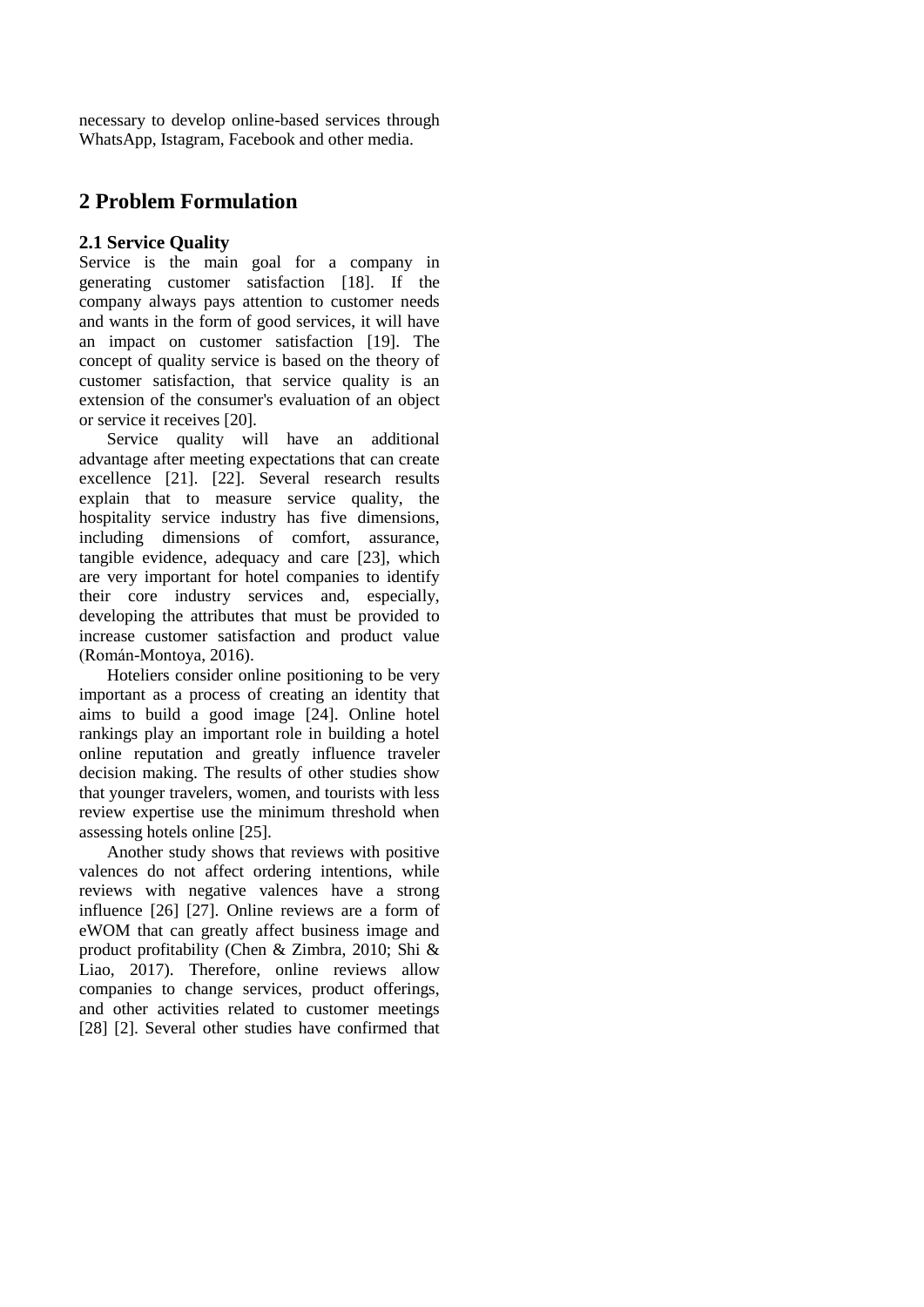customer satisfaction [42], through brand identity and online brand image [43].

Customer satisfaction is becoming more important online, because it is more difficult to keep online customers loyal [44]. The hospitality business encourages online customer review behavior and implements efficient online review management measures to use electronic word of mouth to improve hotel performance [44].

Quality services shape customer satisfaction [43], the more quality the services provided according to expectations will increase perceived satisfaction [40] so that customer perceptions of fairness, post-purchase satisfaction will be formed, the intention to recommend from word of mouth (WOM) [45] and creating customer trust. Customer trust will arise if the company is able to keep its promises in serving customers [42].

Customers who have high trust in the company will create long-term relationships and customer loyalty [46]. Based on several research results, service quality is a measure of how well the level of service provided is able to meet customer expectations and build trust [45], which ultimately creates satisfaction and forms customer loyalty [47] by recommending and encouraging others to use the same products and services [45] [48].

Our conceptual model recognizes that service quality and customer trust have an effect on customer satisfaction both partially and simultaneously, so the hypothesis can be formulated as follows:

| Hypothesis 1 | : Service quality has a positive     |
|--------------|--------------------------------------|
|              | influence on customer satisfaction   |
| Hypothesis 2 | : Customer trust has a postivie      |
|              | influence on customer satisfaction   |
| Hypothesis 3 | : Service quality and customer trust |
|              | have a positive influence on         |
|              | customer satisfaction                |

Furthermore, the conceptual model presented in Figure 1 summarizes the relations investigated in this study.



Fig. 1: Structure of Research Paradigm

# **3 Methodology**

Descriptive analysis is used to explore information related to causative factor behavior, while quantitative analysis is shown to reveal the behavior of the research variables. Using these two analysis techniques, this study expects that a comprehensive answer to the problem will be obtained. Quantitative analysis tests the conceptual model using the Partial Least Square (PLS) method [49].

In the meantime, the data collection method employed a survey approach, which was a representative of individuals who have visited several hotels more than three times in one city in West Java, Indonesia [8]. Sample characteristics and instrument development to test various hypotheses were developed based on the conceptual model as the data were collected from 67 respondents through a questionnaire developed based on previous literature.

The first part of the questionnaire was intended to collect data related to the demographic characteristics of respondents, namely gender, age, education level and occupation (reported in Table 1). The questionnaire distributed was intended to measure various constructs related to various components, namely the service quality variable is measured by 11 statements which were requested for responses, the customer trust variable were measured by 7 statements and customer satisfaction was measured by 7 statements. The statement was assessed using a 5-point Likert scale, where 1 indicated strongly disagree and 5 indicated strongly agree [50].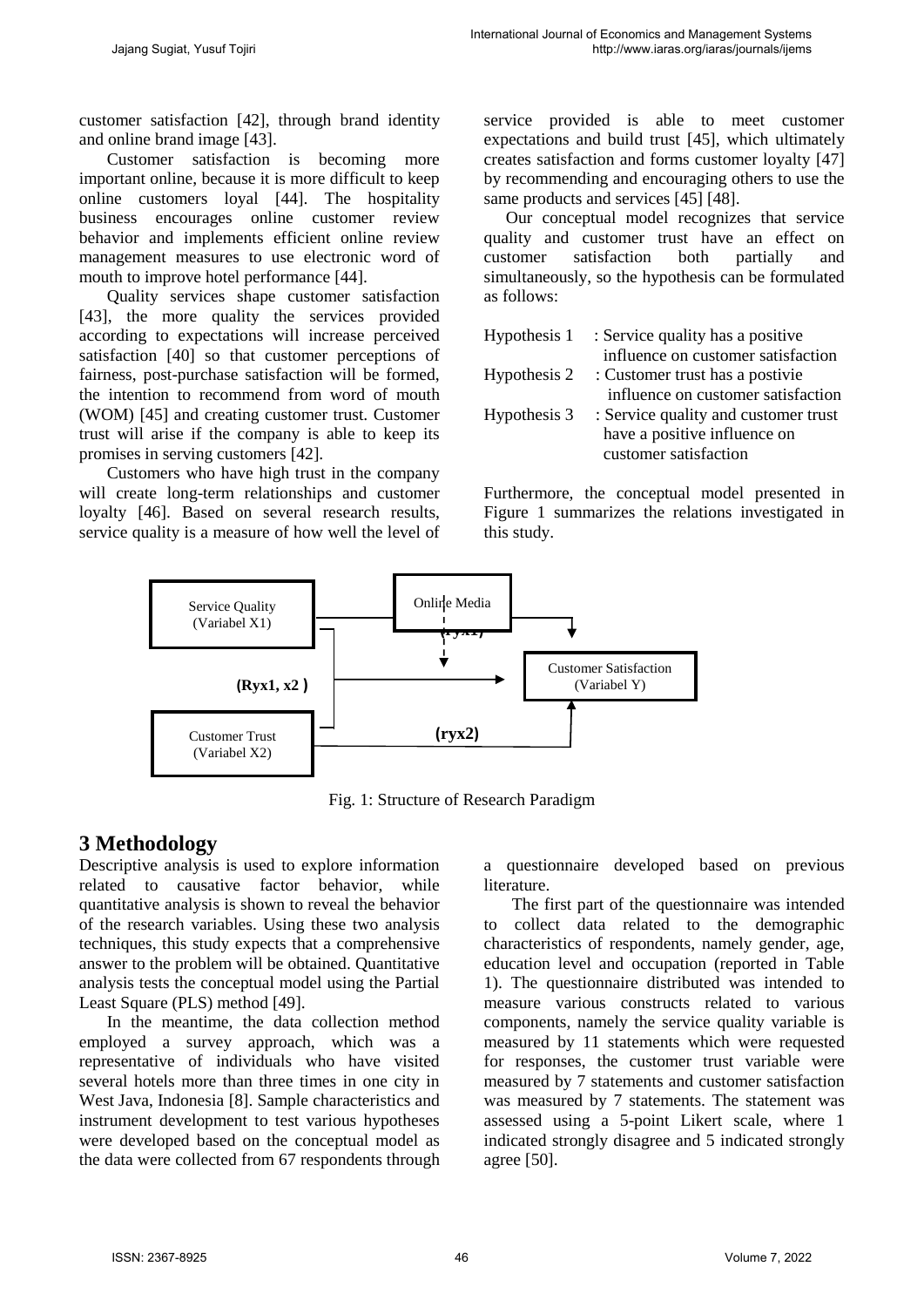All survey statements were tested on a sample of 25 online hotel service users to test the validity and reliability of the statements [51]. Based on the tests, the variables of service quality, customer trust , and customer satisfaction were considered valid and reliable with the scores of Alpha Cronbach r : 0.74, r : 0.73 dan r : 0. 70 respectively [8]

## **3.1 Data Analysis**

Data collected from self-administered surveys were coded in SPSS 24 and AMOS 24 for further analysis [49]. Most of the statements were adapted from studies of different cultures; therefore, a factor

analysis was carried out. The main aim of EFA is to understand the structure of the underlying factors without imposing any limitations on outcomes (Child, 1990).

Furthermore, a two-stage path analysis was carried out to test and analyze the hypothesis. In the first stage, the measurement model is validated with the help of confirmatory factor analysis (CFA) [52]. In the second stage, the structural model is tested to examine the relationships between the various variables considered in this study. The characteristics of the respondents in this study are presented in table 1.

| Demographic<br>Characteristics | Item               | Frequency      | Percentage |
|--------------------------------|--------------------|----------------|------------|
| Gender                         | Male               | 32             | 48         |
|                                | Female             | 35             | 52         |
| Age                            | $<$ 20 years old   | 4              | 6          |
|                                | 20-30 years old    | 12             | 18         |
|                                | 31-40 years old    | 22             | 33         |
|                                | $>40$ years old    | 29             | 43         |
| Educational                    | Senior high school | 25             | 37         |
| <b>Background</b>              |                    |                |            |
|                                | Diploma            | 9              | 13         |
|                                | Undergraduate      | 30             | 45         |
|                                | Postgraduate       | 3              | 5          |
| Profession                     | <b>Student</b>     | $\mathfrak{D}$ | 3          |
|                                | Private employee   | 21             | 31         |
|                                | Entrepreneur       | 21             | 31         |
|                                | Public employee    | 23             | 35         |

| Table 1. Characteristics of Respondents |  |  |  |
|-----------------------------------------|--|--|--|
|-----------------------------------------|--|--|--|

## **3.2 Exploratory Analysis**

Before carrying out an EFA, it is very important to test the adequacy of sampling. The results reported that the Kaiser-Meyer-Olkin's (KMO) value was 0.934 and even Barlett's test was significant at the 0.01 level (p <0.000). These values are higher than the recommended minimum value of 0.5 by Hair et al. (2013) and 0.6 by Tabachnick and Fidell (2013). The factors identified in this study are factors that contribute to service quality and trust in customer satisfaction. Several factors are not significant because the reliability and the loading factor is below the minimum threshold value of 0.5.

# **4 Results**

## **4.1 Service Quality**

Services that have been carried out by several hotels in one city in West Java are good because they have been able to meet the needs and desires of customers. This can be seen from the service facilities provided that are considered good, such as clean, tidy and comfortable rooms, and each employee is able to understand what the customer needs or wants, such as the responsiveness of employees in fulfilling customer orders, this is in line with the results of the study [53] key factors that determine service (service innovation and

customization) include the key service value creation drivers from hospitality services.

In addition, another thing that can affect service quality is hotel employees who are polite in convincing customers not to hesitate to stay at the hotel. This study also found several indicators that showed non-optimal service quality, one of which was the facility to convey customer messages and complaints through social media. This was a challenge for hotel managers to provide actual support in the form of resources, and develop a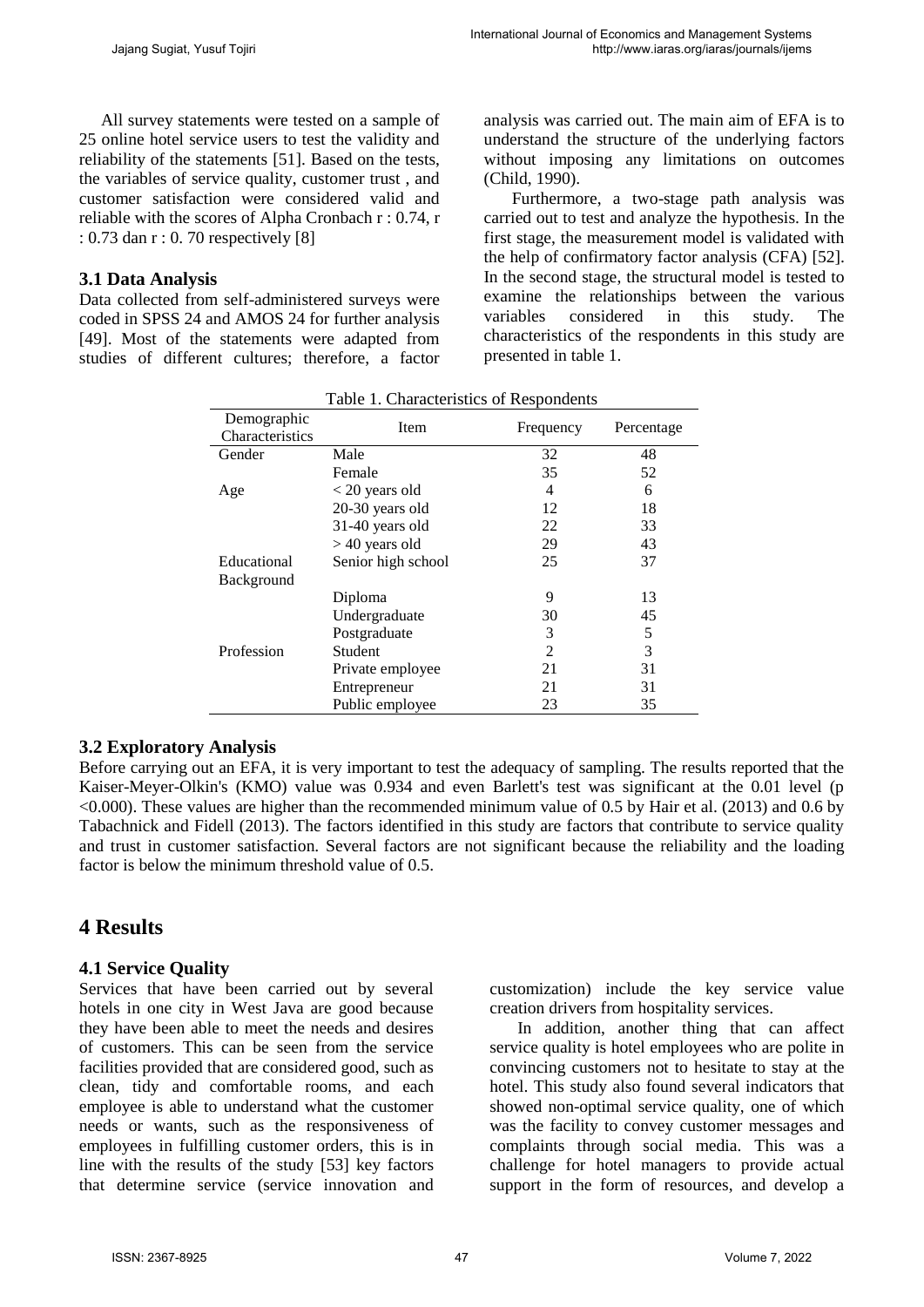culture that encouraged employees to innovate [54] in carrying out services and will reduce the intention of hotel guests to switch [55] [56]. Based on the rationale, it can be explained that the order of the most dominant indicators forming the quality of hotel services, as explained in Figure 2.



Fig. 2: Dominant indicators shaping customer trust

#### **4.2 Customer Trust**

Customer trust in several hotels in one city in West Java is very good because the staff members are able to meet the needs and desires of customers, so as to form customer trust. This can be seen from the formation of a good name for the hotel company among the public, and the hotel is able to keep promises according to the agreement, such as the rooms and other services attached therein are accepted according to orders and agreements.

This is also in line with several research results from hotel consumer surveys in Spain that confirm most customer trust is formed on company commitment [57], including location, room aesthetics, as well as location and attributes forming trust perceptions [38] has a positive impact on trust, affects E-WOM and customer loyalty [17]. This study also found indicators that resulted in a lack of customer trust in hotel services, by not prioritizing the interests of their customers, such as the lack of responsiveness of the hotel to customers asking for Customer satisfaction with the services provided by several hotels in one city in West Java has been very good because it has been able to meet the needs and desires of customers. This can be seen from positive

comments from customers after staying, responses about strategic locations, easy to reach and close to tourist destinations.

In addition, after enjoying the services provided, customers intend to recommend the services they feel to others in relation to the food menu that is served according to taste and is not boring. This can shape company performance by generating customer satisfaction with the products or services provided [10].

inappropriate equipment to be replaced in the room, physical appearance affecting customer service [58].

This condition is not in line with the results of the study [59] that the perceived service quality, satisfaction, and trust shape the intention to revisit the hotel.

Based on the results of the research, the order of the indicators is the most dominant in forming trust, as explained in figure 3.



Fig. 3: Dominant indicators shaping customer trust

#### **4.3 Customer Satisfaction**

This study also found other indicators that were still not in line with customer expectations, including poor supporting facilities, such as internet access and slow wifi networks. This condition is not in accordance with the statement that the elements of good after-sales service will create customer satisfaction [14]

Based on the results of the study, it can be explained that the order of the most dominant indicators forming hotel customer satisfaction are described in Figure 4.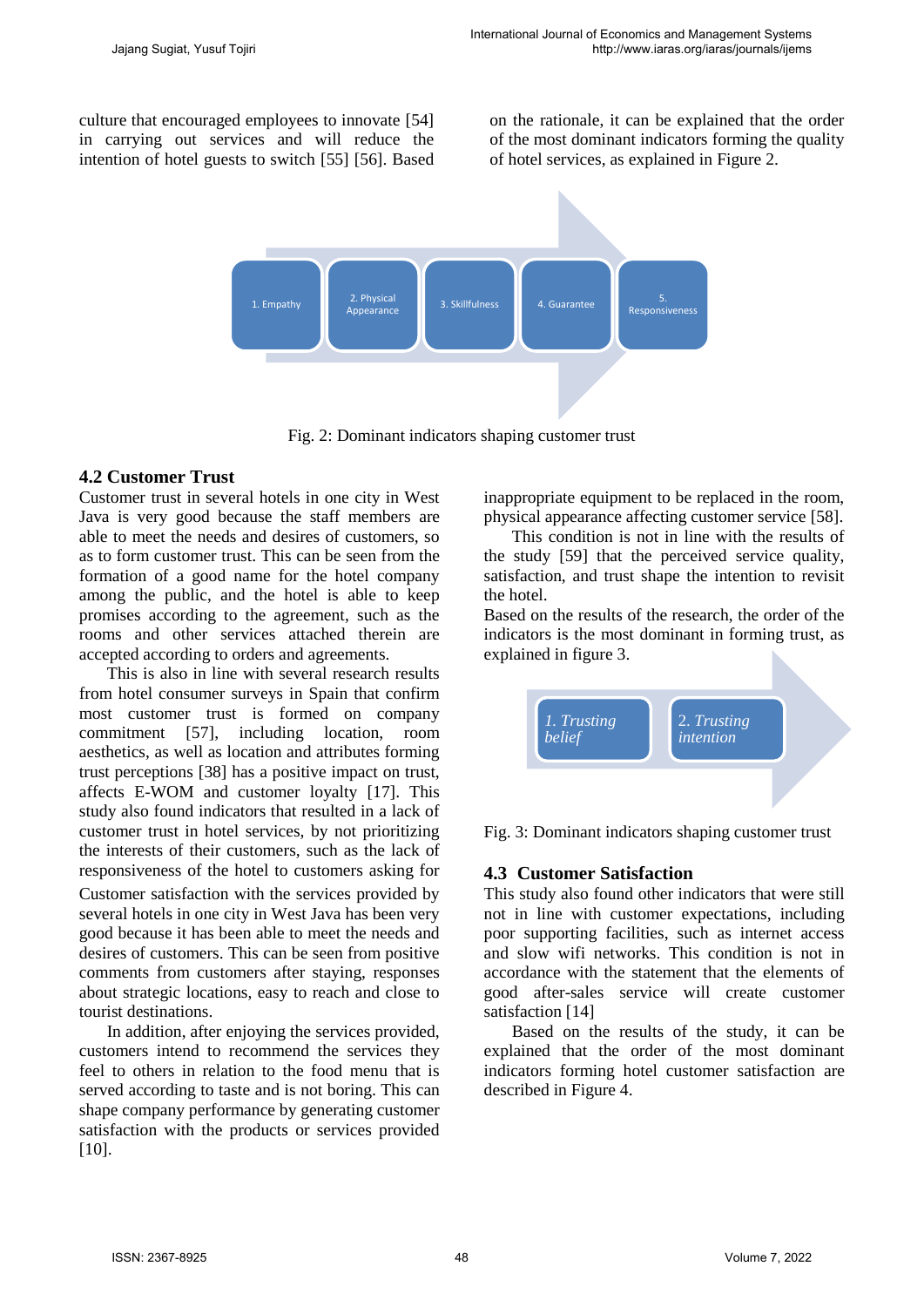

Fig. 4: Dominant indicators shaping customer satisfaction

## **4.4 The Partial Influence of Service Quality and Customer Trust on Customer Satisfaction**

The closeness of the effect of service quality and trust on customer satisfaction partially in several hotels in one city in West Java, it can be seen from the results of research conducted by testing data using SPSS Software Version 24 with the following results (see Table 2):

Table 2. Partial correlational test of quality service and customer trust on customer satisfaction

| Correlations |                            |           |              |
|--------------|----------------------------|-----------|--------------|
|              |                            | Service   | Satisfaction |
| Service      | <b>Pearson Correlation</b> | 1         | $,775***$    |
|              | $Sig. (2-tailed)$          |           | ,000         |
|              | N                          | 67        | 67           |
| Satisfaction | <b>Pearson Correlation</b> | $,775***$ |              |
|              | $Sig. (2-tailed)$          | ,000      |              |
|              | N                          | 67        | 67           |
|              |                            | Trust     | Satisfaction |
|              | <b>Pearson Correlation</b> |           | $,717***$    |
| Trust        | $Sig. (2-tailed)$          |           | ,000         |
|              | N                          | 67        | 67           |
|              | <b>Pearson Correlation</b> | $,717***$ |              |
| Satisfaction | $Sig. (2-tailed)$          | ,000      |              |
|              | N                          | 67        | 67           |

Based on the calculation of the correlation coefficient in table 2, it is shown that there is a strong influence of both service quality on customer satisfaction and the influence of trust on customer

satisfaction, the results are 0.775 and 0.717, the coefficient is between the coefficient interval 0.60- 0.799 (see table 3).

| Model Summary <sup>b</sup> |                   |          | 1 0010 ST 10000100 OF D 0001111110110 COUITIVIUM |                            |
|----------------------------|-------------------|----------|--------------------------------------------------|----------------------------|
| Model                      | R                 | R Square | Adjusted R<br>Square                             | Std. Error of the Estimate |
|                            | $.775^{\rm a}$    | .601     | .595                                             | 1,853                      |
| Model                      | R                 | R Square | Adjusted R<br>Square                             | Std. Error of the Estimate |
|                            | .717 <sup>a</sup> | .514     | .506                                             | 2.045                      |

Table 3. Results of Determinant Coefficient

1. Predictors: (Constant), Pelayanan Dependent Variable: KepuasanPelanggan

2. Predictors: (Constant), Kepercayaan Dependent Variable: KepuasanPelanggan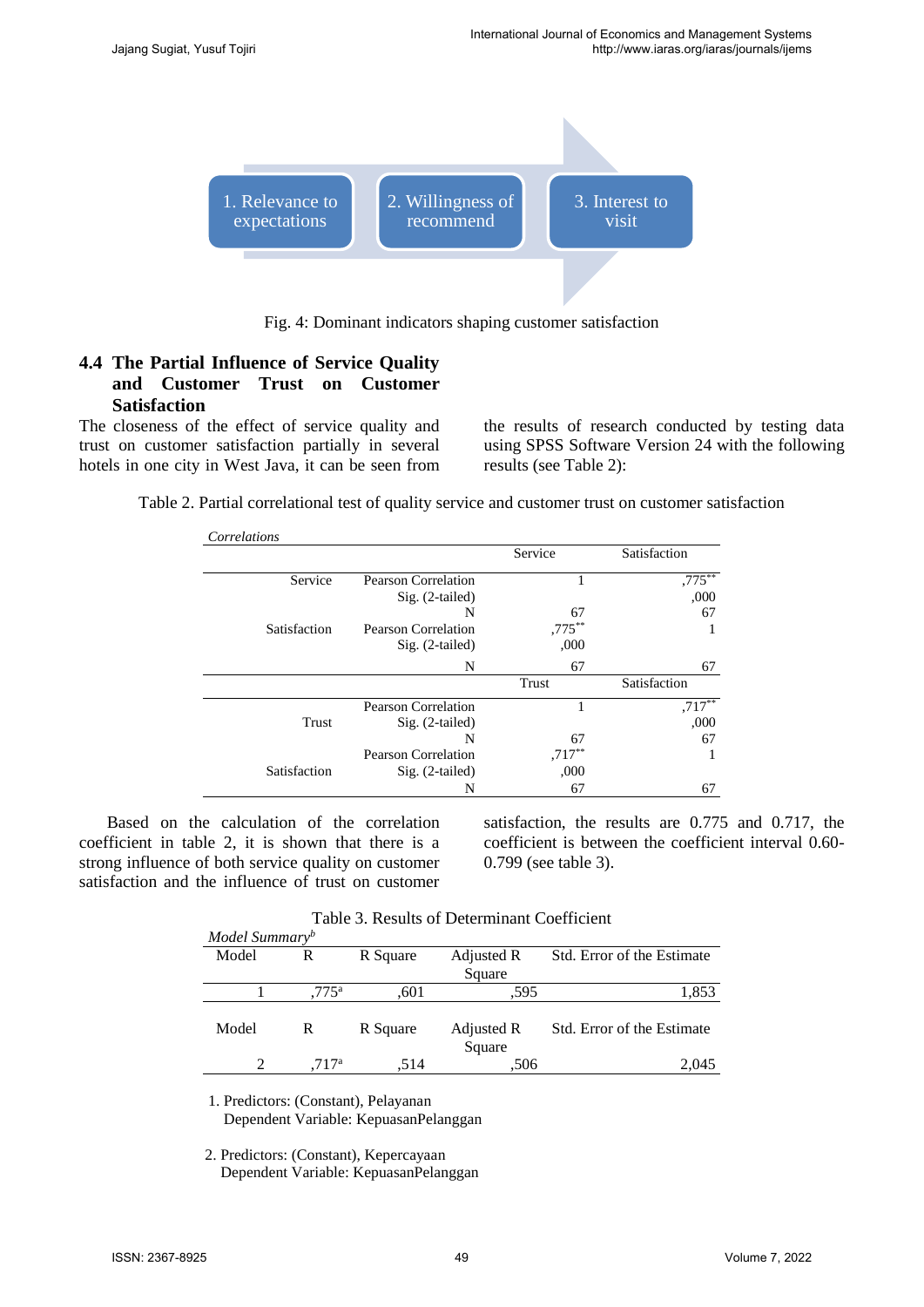From the above calculations, it can be said that the contribution of the influence of service quality on hotel customer satisfaction is 60%, the contribution of the influence of trust on customer satisfaction is 51% and the rest is influenced by

other factors, such as price and emotional factors. From the research results above, the contribution of service quality is more dominant than trust in the formation of customer satisfaction.

## Table 4. Results of Hypethesis Testing

| Coefficients <sup>a</sup> |              |                |              |            |      |
|---------------------------|--------------|----------------|--------------|------------|------|
|                           |              | Unstandardized | Standardized |            |      |
|                           | Coefficients |                | Coefficients |            |      |
| Model                     | в            | Std. Error     | Beta         |            | Sig. |
| (Constant)                | 7,828        | 1,472          |              | 5,317      | ,000 |
| Service                   | ,406         | .041           |              | ,775 9,893 | ,000 |
| (Constant)                | 9,778        | 1,522          |              | 6.425      | ,000 |
| Trust                     | .725         | .088           | .717         | 8.289      | ,000 |

a. Dependent Variable: Kepuasan Pelanggan

Table 4 presents the calculation results with the conclusion that  $H_0$  is rejected and  $H_1$  is accepted. Therefore, it can be interpreted that service quality

#### **4.5 The Simultaneous Influence of Service Quality and Trust on Customer Satisfaction**

The closeness of the simultaneous influence of Service Quality and Trust on Customer Satisfaction at hotels in one city in West Java, can be seen from and trust partially have a positive and significant effect on customer satisfaction.

the results of data testing using SPSS Software Version 24 with the following results (table 5):

Table 5. Simultaneous correlational testing of service quality and customer trust on customer satisfaction

|       | <b>Model Summary</b> |        |                                           |                     |                       |                          |     |     |                      |
|-------|----------------------|--------|-------------------------------------------|---------------------|-----------------------|--------------------------|-----|-----|----------------------|
| Model | R                    | R      |                                           | Adjusted Std. Error |                       | <b>Change Statistics</b> |     |     |                      |
|       |                      | Square | R<br>Square                               | of the<br>Estimate  | R<br>Square<br>Change | F<br>Change              | df1 | df2 | Sig. F<br>Chang<br>e |
|       | .831 <sup>a</sup>    | .691   | .681                                      | 1.643               | .691                  | 71,563                   |     | 64  | .000                 |
|       |                      |        | a. Predictors: (Constant), Service, Trust |                     |                       |                          |     |     |                      |

The results showed that the score of correlational tests was 0.831 indicating that there is

a strongly simultaneous influence of service quality and customer trust on customer satisfaction.

Table 6. Results of hypothesis testing

| <b>ANOVA</b> <sup>a</sup> |            |         |    |             |        |            |  |  |
|---------------------------|------------|---------|----|-------------|--------|------------|--|--|
|                           | Sum of     |         |    |             |        |            |  |  |
|                           | Model      |         | df | Mean Square | F      | Sig.       |  |  |
|                           | Regression | 386,494 |    | 193.247     | 71.563 | $0.00^{b}$ |  |  |
|                           | Residual   | 172,823 | 64 | 2,700       |        |            |  |  |
|                           | Total      | 559,317 | 66 |             |        |            |  |  |

a. Dependent Variable: Kepuasan Pelanggan

b. Predictors: (Constant), Service, Trust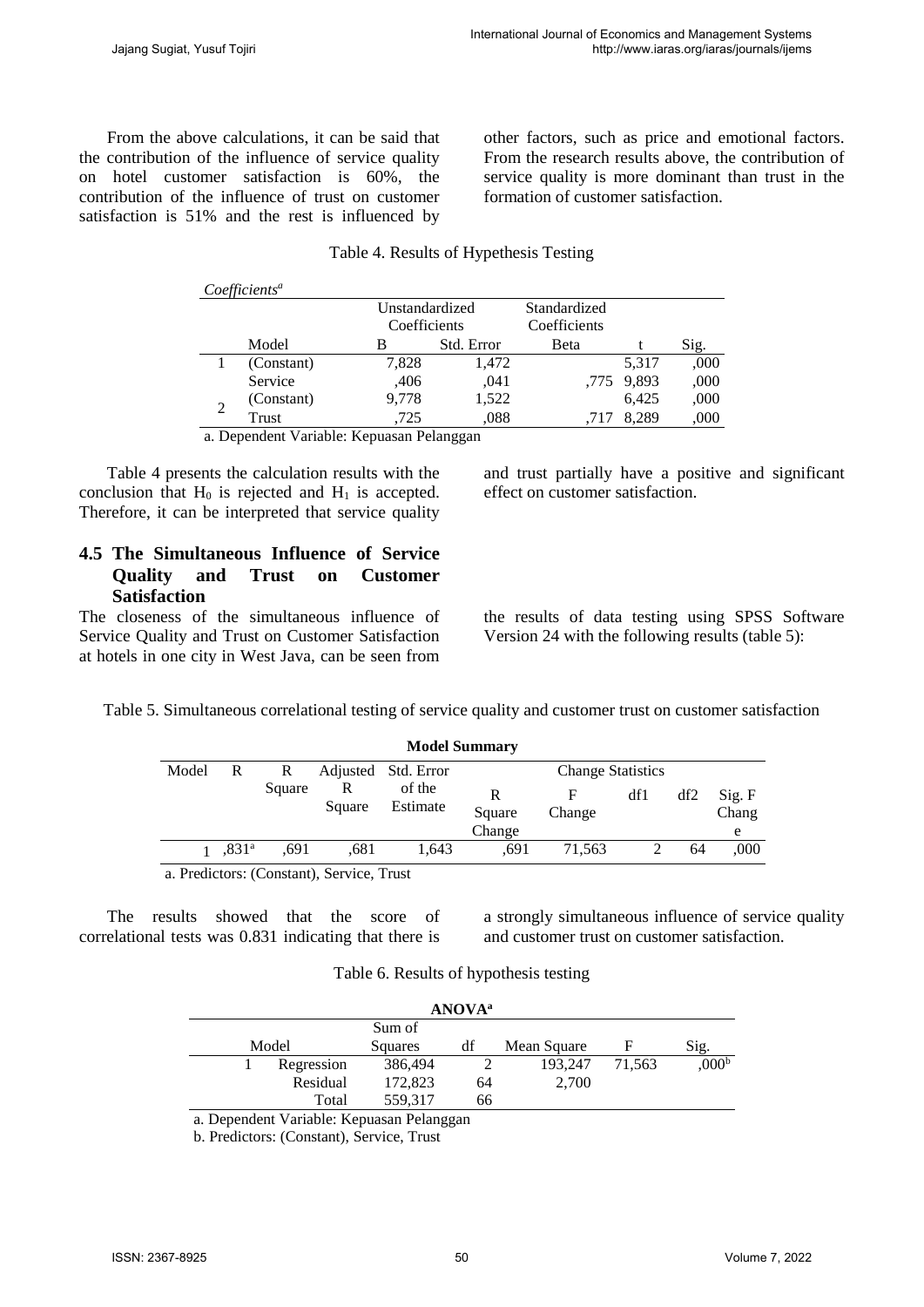Based on table 6, it is identified that the significance value for the effect of service quality and trust simultaneously on customer satisfaction is 0.000, which means sig  $< 0.10$  and the value of  $F_{(count)}$  $71.563$  > that of  $F_{table}$  2.38; thus, it can be concluded that the hypothesis is accepted which means there is a positive influence between service quality and trust simultaneously on customer satisfaction.

# **5 Discussion**

## **5.1 The Influence of Service Quality to Customer Satisfaction**

Every customer needs good service for the convenience of using certain services. This can be seen from adequate service facilities, friendliness of employees in serving, and the presence of personal attention provided by the company. Talking about the services provided, service greatly determines customer satisfaction in a service company [41].

Based on the results of research, the quality of services that have been provided and the satisfaction felt by customers by several hotels in one city in West Java have been running well because they have been able to meet the needs and desires of customers. Where this can be seen from the responses of respondents about the service facilities provided are good, such as clean, tidy and comfortable rooms and hotel employees who are polite in serving customers.

Facilities and service support facilities in a service company play a role that cannot be ignored [60]. Facilities are tools used to simplify and smoothen a busin [60]. Service facilities in a service company are important in meeting customer needs [61][62] where by providing good service facilities such as clean, tidy rooms, customers will be more comfortable and at home [63][62].

This is in line with the results of research [61] that service facilities in a service company such as hospitality are a very important component in meeting customer needs and satisfaction. Based on the results of this study as well, in addition to hotel facilities, another indicator that is responded well by customers is the quality of employees.

The presence of employees who have good competence is very important in helping the success of a service company. Employees are required to understand what customers need[64] by being polite and friendly in serving will provide comfort and satisfaction to customers. This is in line with the results of research [65] that the most difficult competitive advantage to imitate and last longer is

through the attitude of employees in the company, one of the service sectors that is highly dependent on the role of human resource performance is hospitality.

The results of this study also show a strong and significant effect of service quality on customer satisfaction. This is proven by the availability of clean, tidy, and comfortable rooms and polite and friendly hotel employees who encourage customers to comment positively, plan to return to stay and are willing to recommend hotels to friends and family.

The challenge in the future is how hotel managers can develop more diverse services and facilities by considering that the guests who attend are different from different cultures. This is in line with the results of research [66] by interviewing hotel guests who mostly come from the United States, Brazil, Germany, and Canada that although some elements of service are universal, guests from different cultures can also feel happy with the service and different hotel facilities.

The findings of this study also reveal that there are other indicators that are still not in line with customer expectations, including poor supporting facilities, such as slow internet/ wifi network access. This is in line with the results of research [67] that hotel service facilities that manage websites and social media are one of the main indicators in attracting and retaining customers and creating satisfaction to form an image [68] [69].

With these findings, it will be a challenge for hotel managers to improve online services so that they can evaluate service performance from user reviews via social media and others [70] managers must realize that customer expectations of online convenience have increased as a natural response to innovation [16].

## **5.2 The Influence of Customer Trust on Customer Satisfaction**

The demand for quality services makes companies compete to increase trust to maintain reputation and build image [5]. Companies that have a good reputation will encourage consumers to buy the products offered [71] [72]. Based on the results of research, customer trust in several hotels in the city is very good because it is able to meet the needs and desires of customers, so as to form customer trust. This can be seen from the building of a good name for a hotel company among its users because of the friendliness of the employees and the facilities it provides, as well as the hotel that is able to provide services according to the agreement. Good employee competence in a company will create strong competitiveness [73].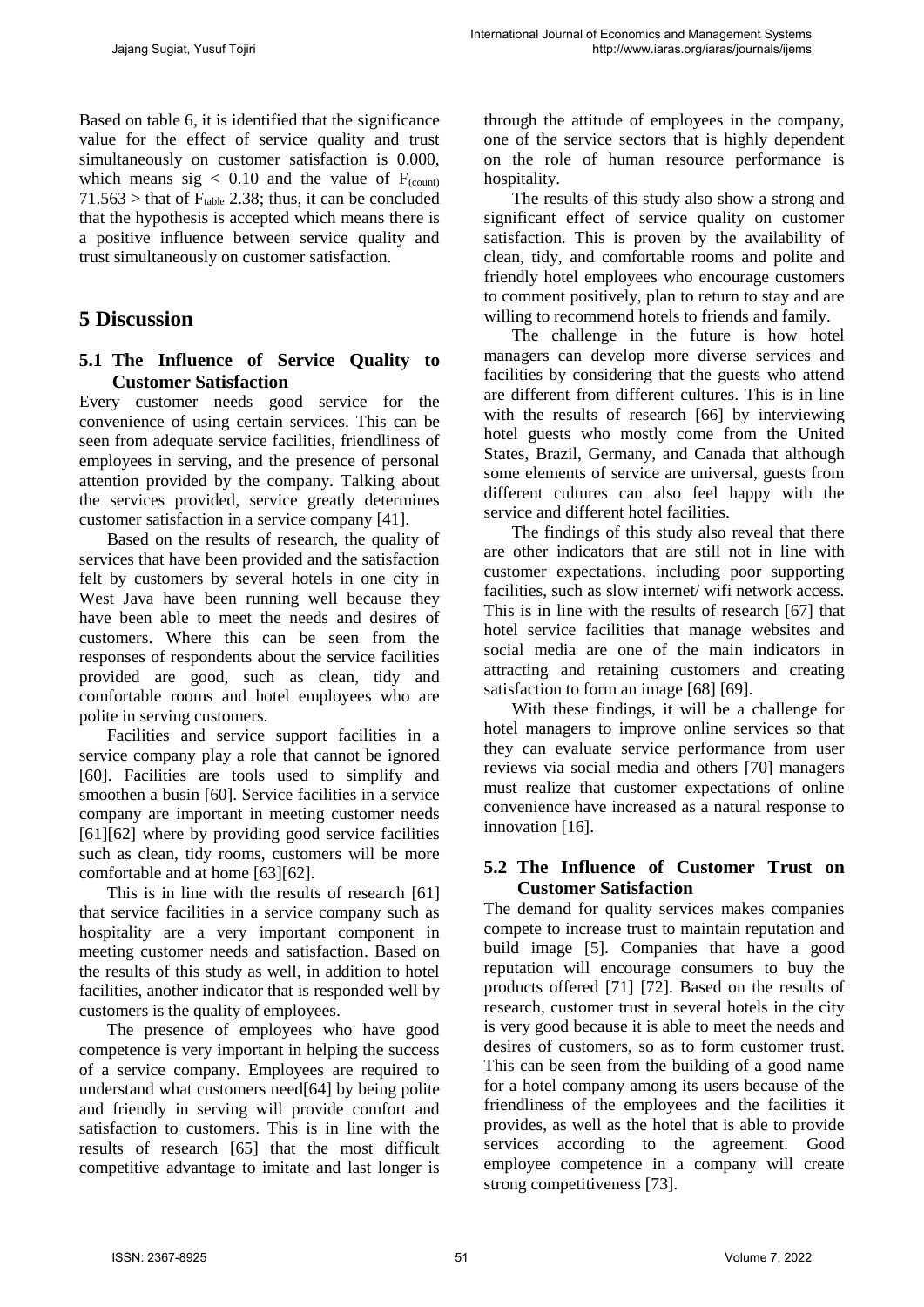The better the competencies possessed by employees, the better the company in the eyes of customers [74], which in turn will form trust to use products/ services.

The factors that shape customer satisfaction based on trust are consumer assessment of company competence [75] [76]. Referring to the results of research which has shown that there is a strong and significant influence of customer trust on customer satisfaction, in line with the statement of research results [77], it is shows that there is a significant influence on customer experience dimensions on customer satisfaction, by building a good name for hotel companies the community, as well as the hotel being able to provide services according to the agreement can encourage customer attitudes to comment positively, plan to return to stay and be willing to recommend hotels to friends and family.

This is in line with the results of research [78] that customers who have high trust in the company will create long-term relationships and will not move to another place. Trust is an assessment of the fairness and honesty of a company that is able to fulfill promises according to the agreement [75] [79]. Customer satisfaction is influenced by trust by keeping promises according to the agreement [72], forming trust in the company will create its own satisfaction for customers [80], so that cooperation will be easier [81].

This study also found indicators that resulted in a lack of customer trust in hotel services, namely the lack of responsiveness of the hotel to customer expectations, which is not in accordance with the results of research [14] that the performance of hotel services in Iran provides a positive experience for their customers, thereby increasing effectiveness. hotel services form loyalty and enhance the tourism industry. [56]

## **5.3 The Influence of Service Quality and Customer Trust on Customer Satisfaction**

Customer satisfaction with the services provided by several hotels in the city of the research cite located in West Java has been very good because it has been able to meet the needs and desires of customers. This can be seen from positive comments from customers after staying, responses about the services provided, including a strategic location, easy to reach and a location close to tourist destinations.

Based on the research results, it is shown that there is a very strong and significant influence simultaneously between service quality and trust on customer satisfaction. This condition indicates that with the facilities provided and the friendliness of employees in serving and with the building of a good name for the hotel company among the community, and the hotel being able to keep promises according to the agreement collectively can encourage customer attitudes to comment positively on hotel services, customers plan to return to stay overnight and are willing to recommend the hotel to friends and family after staying and feeling the service provided.

In line with the results of research [82] hotel services in 47 European capitals stated that with the availability of air conditioning devices in rooms, bars located in hotel areas, free Wi-Fi internet access has a significant positive relationship with customer satisfaction. However, there are other indicators that are still not as expected, including supporting facilities such as slow internet access / wifi network, so that handling and future improvements are needed to provide online services for hotel guests, including online hotel reservations and services [83] [8].

# **6 Conclusion**

The findings of this study indicate that the quality of service, customer trust, and customer satisfaction at several hotels in one city in West Java, Indonesia, have been going well as it can be seen from the responses of respondents about the service facilities provided which are running well such as clean, tidy, and comfortable rooms and hotel employees who are polite in serving the customers.

It is proven that there is a significant influence on service quality, customer trust, and customer satisfaction either partially or simultaneously. With the facilities provided as well as the friendliness of employees and with the establishment of a good company name, hotels are able to keep promises according to agreements encouraging customer attitudes to comment positively on service. In the meantime, customers plan to stay again and are willing to recommend hotels to friends and family.

The results of this study will help hotel managers to improve their services by optimizing facilities for conveying customer messages and complaints through social media, prioritizing customer interests, and completing supporting facilities such as internet access and adequate wifi networks. Hotel customer satisfaction is influenced by better trust and service quality by optimizing social media.

#### *References:*

[1] J. Lahap, B. O'Mahony, and J. Dalrymple,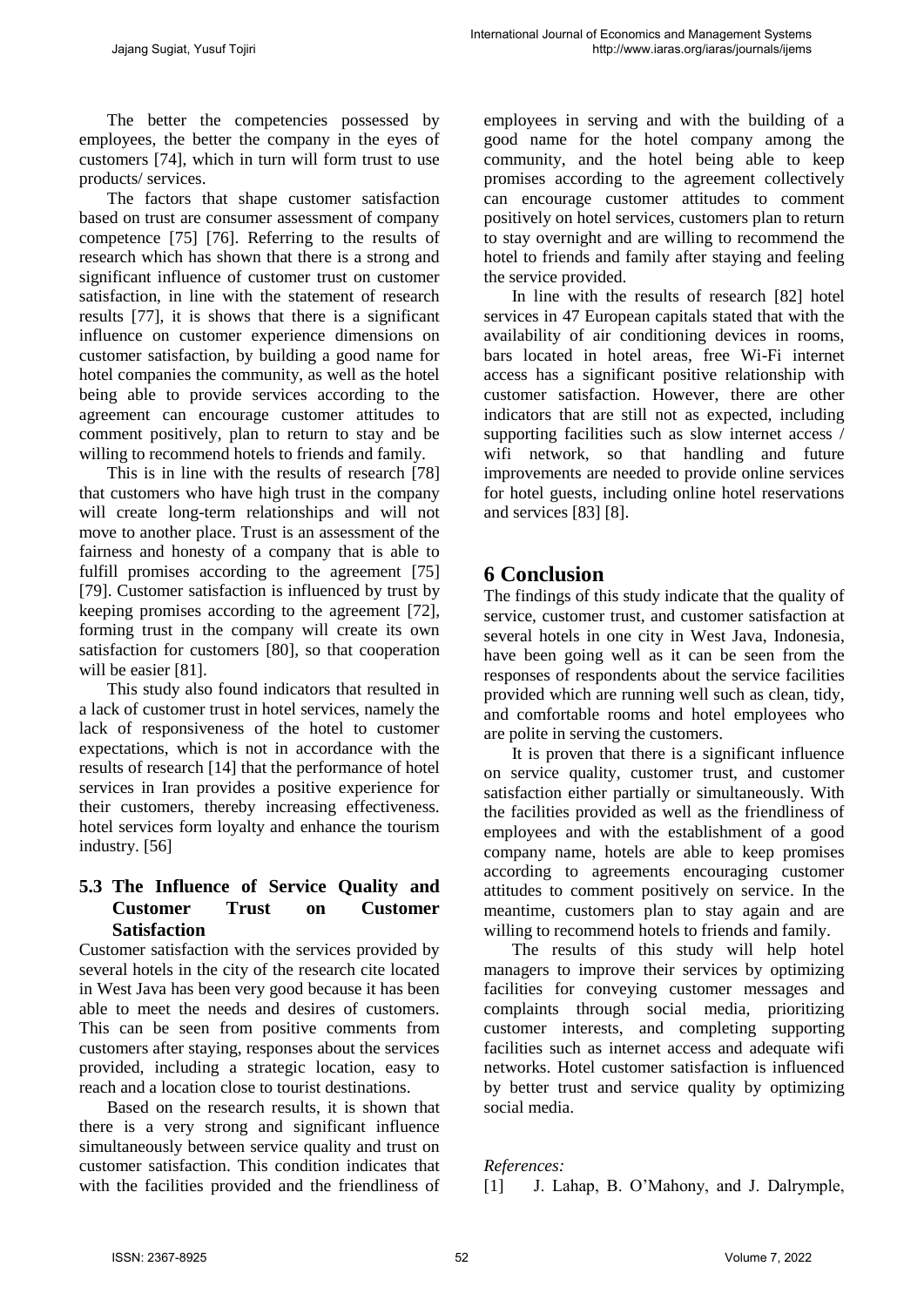"The Importance of Communication in Improving Service Delivery and Service Quality in the Malaysian Hotel Industry," *Procedia - Soc. Behav. Sci.*, vol. 224, no. August 2015, pp. 213–220, 2016, doi: 10.1016/j.sbspro.2016.05.446.

- [2] A. Ahani *et al.*, "Revealing customers' satisfaction and preferences through online review analysis: The case of Canary Islands hotels," *J. Retail. Consum. Serv.*, vol. 51, no. August 2018, pp. 331–343, 2019, doi: 10.1016/j.jretconser.2019.06.014.
- [3] Y. Zhao, X. Xu, and M. Wang, "Predicting overall customer satisfaction: Big data evidence from hotel online textual reviews," *Int. J. Hosp. Manag.*, vol. 76, no. March 2018, pp. 111–121, 2019, doi: 10.1016/j.ijhm.2018.03.017.
- [4] L. Lu, R. Cai, and C. King, "Building trust through a personal touch: Consumer response to service failure and recovery of home-sharing," *J. Bus. Res.*, vol. 117, no. May, pp. 99–111, 2020, doi: 10.1016/j.jbusres.2020.05.049.
- [5] B. Y. Lee and S. Y. Park, "The role of customer delight and customer equity for loyalty in upscale hotels," *J. Hosp. Tour. Manag.*, vol. 39, no. June 2018, pp. 175–184, 2019, doi: 10.1016/j.jhtm.2019.04.003.
- [6] K. F. Latif, A. Pérez, and U. F. Sahibzada, "Corporate social responsibility (CSR) and customer loyalty in the hotel industry: A cross-country study," *Int. J. Hosp. Manag.*, vol. 89, no. May 2019, p. 102565, 2020, doi: 10.1016/j.ijhm.2020.102565.
- [7] X. Xu and Y. Li, "The antecedents of customer satisfaction and dissatisfaction toward various types of hotels: A text mining approach," *Int. J. Hosp. Manag.*, vol. 55, pp. 57–69, 2016, doi: 10.1016/j.ijhm.2016.03.003.
- [8] P. Rita, T. Oliveira, and A. Farisa, "The impact of e-service quality and customer satisfaction on customer behavior in online shopping," *Heliyon*, vol. 5, no. 10, p. e02690, 2019, doi: 10.1016/j.heliyon.2019.e02690.
- [9] C. A. Gencel and B. Keçeci, "Traveling salesman problem with hotel selection: Comparative study of the alternative mathematical formulations," *Procedia Manuf.*, vol. 39, no. 2019, pp. 1699–1708, 2019, doi: 10.1016/j.promfg.2020.01.270.
- [10] I. Agarwal and K. R. Gowda, "The effect of airline service quality on customer

satisfaction and loyalty in India," *Mater. Today Proc.*, no. xxxx, 2020, doi: 10.1016/j.matpr.2020.06.557.

- [11] B. Denizci Guillet, A. Mattila, and L. Gao, "The effects of choice set size and information filtering mechanisms on online hotel booking," *Int. J. Hosp. Manag.*, vol. 87, no. September, p. 102379, 2020, doi: 10.1016/j.ijhm.2019.102379.
- [12] F. Kawaf and D. Istanbulluoglu, "Online fashion shopping paradox: The role of customer reviews and facebook marketing," *J. Retail. Consum. Serv.*, vol. 48, no. May 2018, pp. 144–153, 2019, doi: 10.1016/j.jretconser.2019.02.017.
- [13] T. M. Choi and N. Liu, "Optimal advertisement budget allocation and coordination in luxury fashion supply chains with multiple brand-tier products," *Transp. Res. Part E Logist. Transp. Rev.*, vol. 130, no. July, pp. 95–107, 2019, doi: 10.1016/j.tre.2019.08.009.
- [14] S. Shokouhyar, S. Shokoohyar, and S. Safari, "Research on the influence of after-sales service quality factors on customer satisfaction," *J. Retail. Consum. Serv.*, vol. 56, no. March, p. 102139, 2020, doi: 10.1016/j.jretconser.2020.102139.
- [15] R. Septiani, P. W. Handayani, and F. Azzahro, "Factors that Affecting Behavioral Intention in Online Transportation Service: Case study of GO-JEK," *Procedia Comput. Sci.*, vol. 124, pp. 504–512, 2017, doi: 10.1016/j.procs.2017.12.183.
- [16] P. Duarte, S. Costa e Silva, and M. B. Ferreira, "How convenient is it? Delivering online shopping convenience to enhance customer satisfaction and encourage e-WOM," *J. Retail. Consum. Serv.*, vol. 44, no. May, pp. 161–169, 2018, doi: 10.1016/j.jretconser.2018.06.007.
- [17] G. A. Tran and D. Strutton, "Comparing email and SNS users: Investigating eservicescape, customer reviews, trust, loyalty and E-WOM," *J. Retail. Consum. Serv.*, vol. 53, no. March, p. 101782, 2020, doi: 10.1016/j.jretconser.2019.03.009.
- [18] E. Manes and A. Tchetchik, "The role of electronic word of mouth in reducing information asymmetry: An empirical investigation of online hotel booking," *J. Bus. Res.*, vol. 85, no. December 2017, pp. 185–196, 2018, doi: 10.1016/j.jbusres.2017.12.019.
- [19] M. Z. M. Salleh, A. M. Said, E. A. Bakar, A.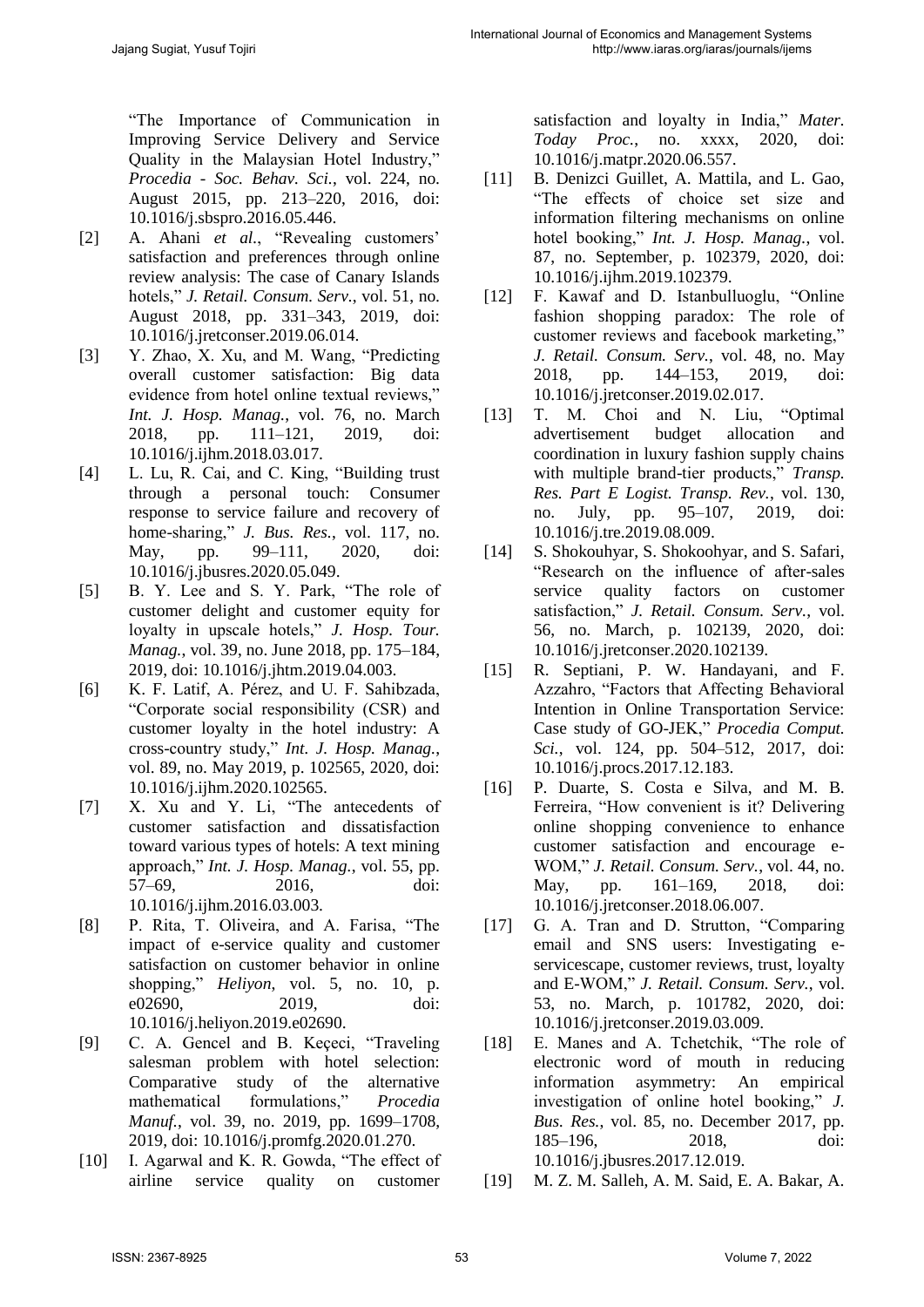M. Ali, and I. Zakaria, "Gender Differences Among Hotel Guest Towards Dissatisfaction with Hotel Services in Kuala Lumpur," *Procedia Econ. Financ.*, vol. 37, no. 16, pp. 27–32, 2016, doi: 10.1016/s2212- 5671(16)30088-0.

- [20] T. Oggionni and L. Kwok, "A qualitative inquiry of DMO services to hotels: How valuable are they perceived?," *J. Destin. Mark. Manag.*, vol. 9, no. June, pp. 85–96, 2018, doi: 10.1016/j.jdmm.2017.11.003.
- [21] H. C. Wu and C. C. Cheng, "Relationships between technology attachment, experiential relationship quality, experiential risk and experiential sharing intentions in a smart hotel," *J. Hosp. Tour. Manag.*, vol. 37, no. September, pp. 42–58, 2018, doi: 10.1016/j.jhtm.2018.09.003.
- [22] W. H. Lee and C. C. Cheng, "Less is more: A new insight for measuring service quality of green hotels," *Int. J. Hosp. Manag.*, vol. 68, no. September 2017, pp. 32–40, 2018, doi: 10.1016/j.ijhm.2017.09.005.
- [23] I. K. W. Lai and M. Hitchcock, "A comparison of service quality attributes for stand-alone and resort-based luxury hotels in Macau: 3-Dimensional importanceperformance analysis," *Tour. Manag.*, vol. 55, pp. 139–159, 2016, doi: 10.1016/j.tourman.2016.01.007.
- [24] C. L. Hung, "Online positioning through website service quality: A case of star-rated hotels in Taiwan," *J. Hosp. Tour. Manag.*, vol. 31, pp. 181–188, 2017, doi: 10.1016/j.jhtm.2016.12.004.
- [25] J. Liu, C. Wang, S. Fang, and T. Zhang, "Scale development for tourist trust toward a tourism destination," *Tour. Manag. Perspect.*, vol. 31, no. June, pp. 383–397, 2019, doi: 10.1016/j.tmp.2019.07.001.
- [26] O. A. El-Said, "Impact of online reviews on hotel booking intention: The moderating role of brand image, star category, and price," *Tour. Manag. Perspect.*, vol. 33, no. October 2019, p. 100604, 2020, doi: 10.1016/j.tmp.2019.100604.
- [27] R. Khorsand, M. Rafiee, and V. Kayvanfar, "Insights into TripAdvisor's online reviews: The case of Tehran's hotels," *Tour. Manag. Perspect.*, vol. 34, no. August 2019, p. 100673, 2020, doi: 10.1016/j.tmp.2020.100673.
- [28] C. F. Tsai, K. Chen, Y. H. Hu, and W. K. Chen, "Improving text summarization of online hotel reviews with review helpfulness

and sentiment," *Tour. Manag.*, vol. 80, no. April, p. 104122, 2020, doi: 10.1016/j.tourman.2020.104122.

- [29] Y. W. Chang, P. Y. Hsu, and Y. C. Lan, "Cooperation and competition between online travel agencies and hotels," *Tour. Manag.*, vol. 71, no. August 2017, pp. 187– 196, 2019, doi: 10.1016/j.tourman.2018.08.026.
- [30] B. Bozic and V. G. Kuppelwieser, "Customer trust recovery: An alternative explanation," *J. Retail. Consum. Serv.*, vol. 49, no. February, pp. 208–218, 2019, doi: 10.1016/j.jretconser.2019.04.002.
- [31] H. Chen, S. Bernard, and I. Rahman, "Greenwashing in hotels: A structural model of trust and behavioral intentions," *J. Clean. Prod.*, vol. 206, pp. 326–335, 2019, doi: 10.1016/j.jclepro.2018.09.168.
- [32] I. D. Savila, R. N. Wathoni, and A. S. Santoso, "The role of multichannel integration, trust and offline-to-online customer loyalty towards repurchase intention: An empirical study in online-tooffline (O2O) e-commerce," *Procedia Comput. Sci.*, vol. 161, pp. 859–866, 2019, doi: 10.1016/j.procs.2019.11.193.
- [33] K. F. Hashim and N. A. Fadhil, "Engaging with Customer Using Social Media Platform: A Case Study of Malaysia Hotels," *Procedia Comput. Sci.*, vol. 124, pp. 4–11, 2017, doi: 10.1016/j.procs.2017.12.123.
- [34] F. Vinzenz, "The added value of rating pictograms for sustainable hotels in classified ads," *Tour. Manag. Perspect.*, vol. 29, no. September 2018, pp. 56–65, 2019, doi: 10.1016/j.tmp.2018.10.006.
- [35] A. Bilgihan, "Gen y customer loyalty in online shopping: An integrated model of trust, user experience and branding," *Comput. Human Behav.*, vol. 61, pp. 103– 113, 2016, doi: 10.1016/j.chb.2016.03.014.
- [36] Y. Hu and H. J. Kim, "Positive and negative eWOM motivations and hotel customers' eWOM behavior: Does personality matter?," *Int. J. Hosp. Manag.*, vol. 75, no. March, pp. 27–37, 2018, doi: 10.1016/j.ijhm.2018.03.004.
- [37] C. Li, G. Cui, and L. Peng, "The signaling effect of management response in engaging customersA study of the hotel industry, *Tour. Manag.*, vol. 62, pp. 42–53, 2017, doi: 10.1016/j.tourman.2017.03.009.
- [38] X. Cheng, S. Fu, J. Sun, A. Bilgihan, and F. Okumus, "An investigation on online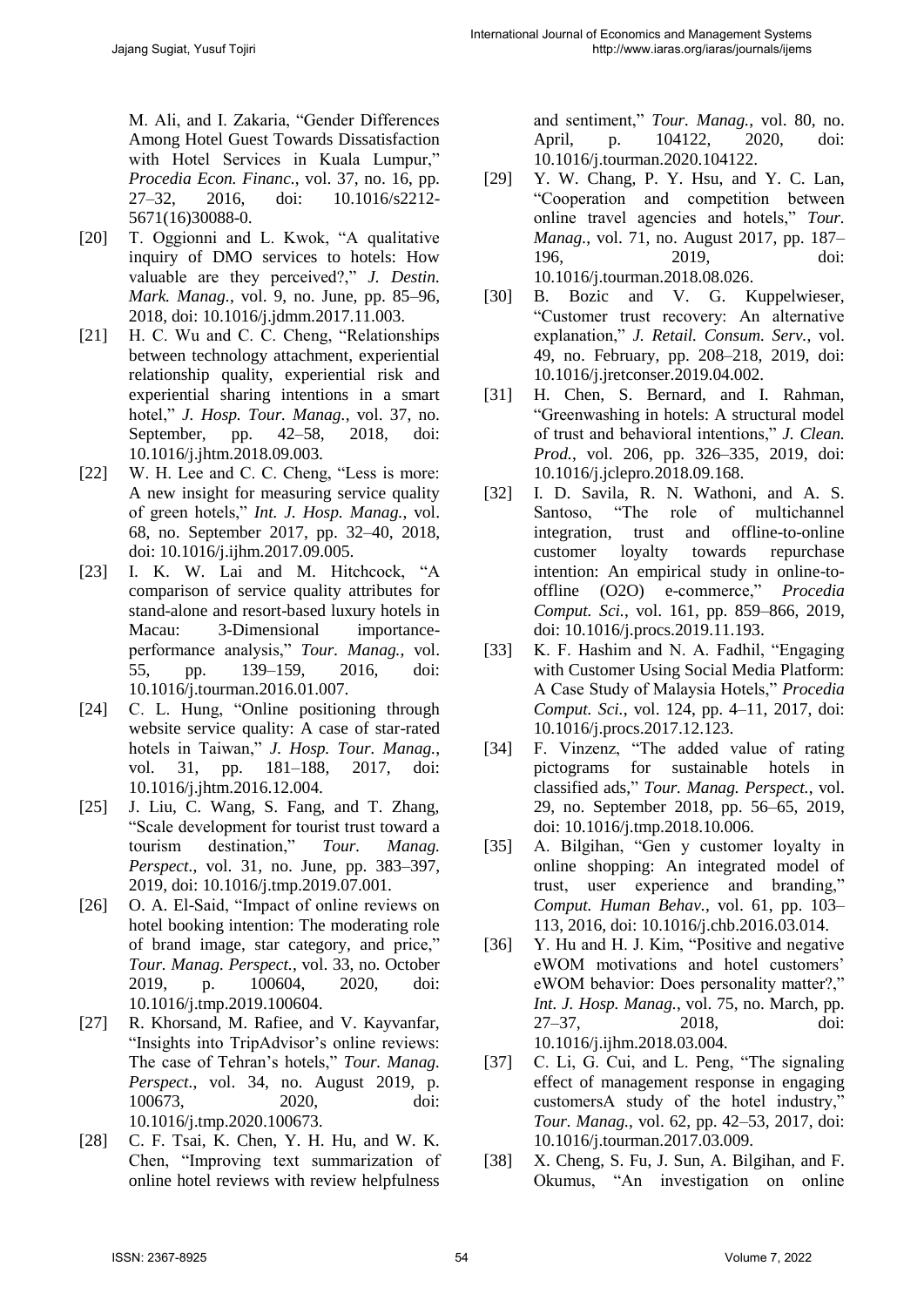reviews in sharing economy driven hospitality platforms : A viewpoint of trust," *Tour. Manag.*, vol. 71, no. October 2018, pp. 366–377, 2019, doi: 10.1016/j.tourman.2018.10.020.

- [39] G. Agag and A. A. El-masry, "Computers in Human Behavior Understanding consumer intention to participate in online travel community and effects on consumer intention to purchase travel online and WOM: An integration of innovation diffusion theory and TAM with trust," *Comput. Human Behav.*, vol. 60, pp. 97–111, 2016, doi: 10.1016/j.chb.2016.02.038.
- [40] M. Song and B. M. Noone, "The moderating effect of perceived spatial crowding on the relationship between perceived service encounter pace and customer satisfaction," *Int. J. Hosp. Manag.*, vol. 65, pp. 37–46, 2017, doi: 10.1016/j.ijhm.2017.06.005.
- [41] T. Radojevic, N. Stanisic, N. Stanic, and R. Davidson, "The effects of traveling for business on customer satisfaction with hotel services," *Tour. Manag.*, vol. 67, pp. 326– 341, 2018, doi: 10.1016/j.tourman.2018.02.007.
- [42] A. A. Alalwan, "Mobile food ordering apps: An empirical study of the factors affecting customer e-satisfaction and continued intention to reuse," *Int. J. Inf. Manage.*, vol. 50, no. February 2019, pp. 28–44, 2020, doi: 10.1016/j.ijinfomgt.2019.04.008.
- [43] G. Dash, K. Kiefer, and J. Paul, "Marketingto-Millennials: Marketing 4.0, customer satisfaction and purchase intention," *J. Bus. Res.*, vol. 122, no. February 2020, pp. 608– 620, 2021, doi: 10.1016/j.jbusres.2020.10.016.
- [44] F. B. Zavareh, M. S. M. Ariff, A. Jusoh, N. Zakuan, A. Z. Bahari, and M. Ashourian, "E-Service Quality Dimensions and Their Effects on E-Customer Satisfaction in Internet Banking Services," *Procedia - Soc. Behav. Sci.*, vol. 40, pp. 441–445, 2012, doi: 10.1016/j.sbspro.2012.03.213.
- [45] N. Y. Jung and Y. K. Seock, "Effect of service recovery on customers' perceived justice, satisfaction, and word-of-mouth intentions on online shopping websites," *J. Retail. Consum. Serv.*, vol. 37, no. January, pp. 23–30, 2017, doi: 10.1016/j.jretconser.2017.01.012.
- [46] M. I. El-Adly and R. Eid, "An empirical study of the relationship between shopping environment, customer perceived value,

satisfaction, and loyalty in the UAE malls context," *J. Retail. Consum. Serv.*, vol. 31, pp. 217–227, 2016, doi: 10.1016/j.jretconser.2016.04.002.

- [47] A. R. Graefe and R. C. Burns, "Testing a mediation model of customer service and satisfaction in outdoor recreation," *J. Outdoor Recreat. Tour.*, vol. 3–4, pp. 36–46, 2013, doi: 10.1016/j.jort.2013.09.006.
- [48] B. Prud'homme and L. Raymond, "Sustainable development practices in the hospitality industry: An empirical study of their impact on customer satisfaction and intentions," *Int. J. Hosp. Manag.*, vol. 34, no. 1, pp. 116–126, 2013, doi: 10.1016/j.ijhm.2013.03.003.
- [49] J. Xiao and S. Wilkins, "The effects of lecturer commitment on student perceptions of teaching quality and student satisfaction in Chinese higher education," *J. High. Educ. Policy Manag.*, vol. 37, no. 1, pp. 98–110, 2015, doi: 10.1080/1360080X.2014.992092.
- [50] S. S. Bedi, S. Kaur, and A. K. Lal, "Understanding Web Experience and Perceived Web Enjoyment as Antecedents of Online Purchase Intention," *Glob. Bus. Rev.*, vol. 18, no. 2, pp. 465–477, 2017, doi: 10.1177/0972150916668614.
- [51] W. Kim, H. Kim, and J. Hwang, "Sustainable growth for the self-employed in the retail industry based on customer equity, customer satisfaction, and loyalty," *J. Retail. Consum. Serv.*, vol. 53, no. October 2019, p. 101963, 2020, doi: 10.1016/j.jretconser.2019.101963.
- [52] P. McNeil and C. A. Young, "Customer satisfaction in gourmet food trucks: Exploring attributes and their relationship with customer satisfaction," *J. Foodserv. Bus. Res.*, vol. 22, no. 4, pp. 326–350, 2019, doi: 10.1080/15378020.2019.1614400.
- [53] P. Chathoth, L. Altinay, R. J. Harrington, F. Okumus, and E. S. W. Chan, "Co-production versus co-creation: A process based continuum in the hotel service context," *Int. J. Hosp. Manag.*, vol. 32, no. 1, pp. 11–20, 2013, doi: 10.1016/j.ijhm.2012.03.009.
- [54] W. J. Chen and H. Y. Cheng, "Factors affecting the knowledge sharing attitude of hotel service personnel," *Int. J. Hosp. Manag.*, vol. 31, no. 2, pp. 468–476, 2012, doi: 10.1016/j.ijhm.2011.07.005.
- [55] H. Han, W. Kim, and S. S. Hyun, "Switching intention model development: Role of service performances, customer satisfaction,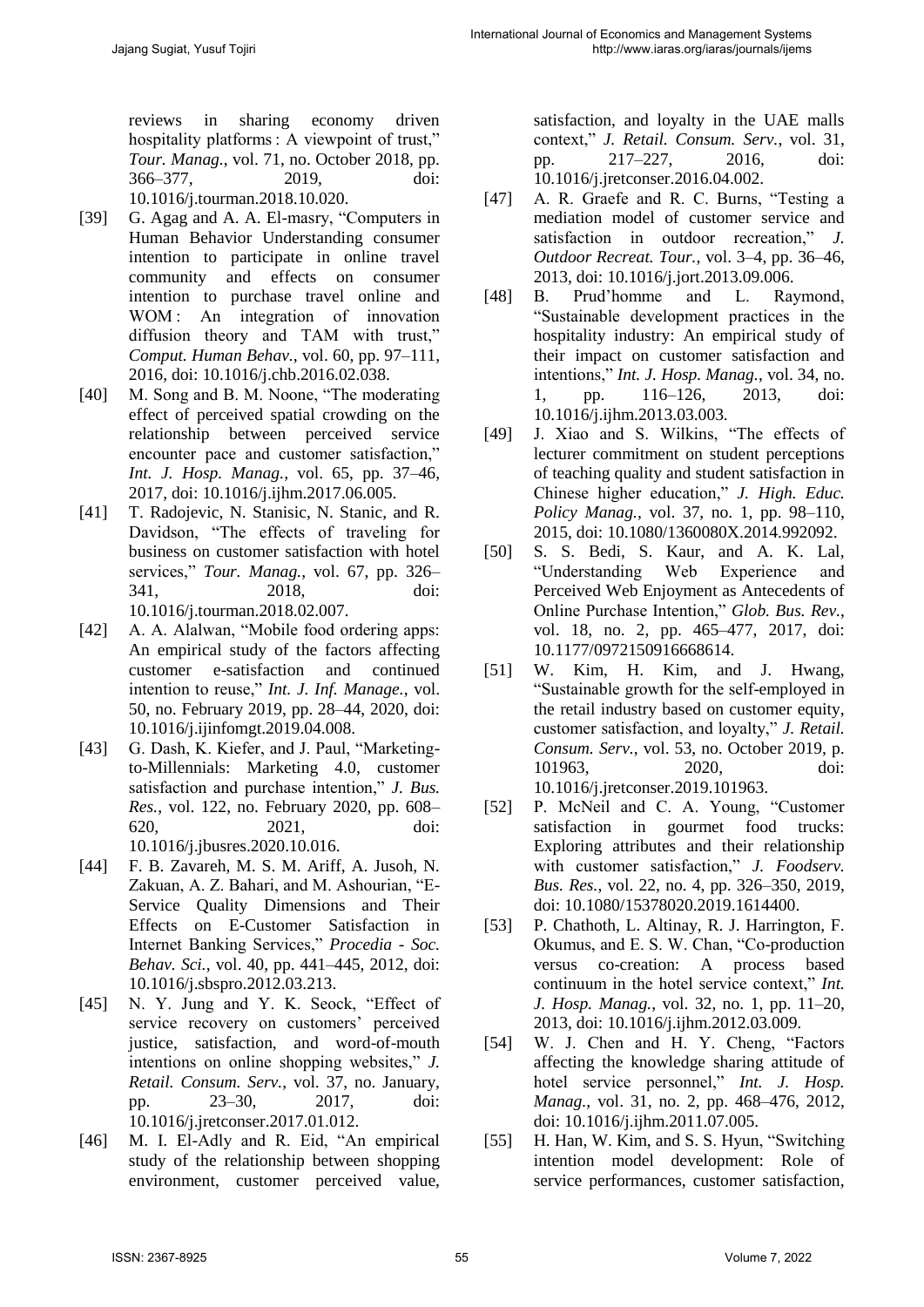and switching barriers in the hotel industry," *Int. J. Hosp. Manag.*, vol. 30, no. 3, pp. 619– 629, 2011, doi: 10.1016/j.ijhm.2010.11.006.

- [56] D. N. Le, H. T. Nguyen, and P. Hoang Truong, "Port logistics service quality and customer satisfaction: Empirical evidence from Vietnam," *Asian J. Shipp. Logist.*, vol. 36, no. 2, pp. 89–103, 2020, doi: 10.1016/j.ajsl.2019.10.003.
- [57] P. Martínez and I. Rodríguez del Bosque, "CSR and customer loyalty: The roles of trust, customer identification with the company and satisfaction," *Int. J. Hosp. Manag.*, vol. 35, pp. 89–99, 2013, doi: 10.1016/j.ijhm.2013.05.009.
- [58] A. Cheshin, A. Amit, and G. A. van Kleef, "The interpersonal effects of emotion intensity in customer service: Perceived appropriateness and authenticity of attendants' emotional displays shape customer trust and satisfaction," *Organ. Behav. Hum. Decis. Process.*, vol. 144, no. September 2015, pp. 97–111, 2018, doi: 10.1016/j.obhdp.2017.10.002.
- [59] H. Han and S. S. Hyun, "Customer retention in the medical tourism industry: Impact of quality, satisfaction, trust, and price reasonableness," *Tour. Manag.*, vol. 46, pp. 20–29, 2015, doi: 10.1016/j.tourman.2014.06.003.
- [60] D. Kim, S. Hong, B. J. Park, and I. Kim, "Understanding heterogeneous preferences of hotel choice attributes: Do customer segments matter?," *J. Hosp. Tour. Manag.*, vol. 45, no. January, pp. 330–337, 2020, doi: 10.1016/j.jhtm.2020.08.014.
- [61] N. Akhtar, J. Sun, M. N. Akhtar, and J. Chen, "How attitude ambivalence from conflicting online hotel reviews affects consumers' behavioural responses: The moderating role of dialecticism☆," *J. Hosp. Tour. Manag.*, vol. 41, no. April, pp. 28–40, 2019, doi: 10.1016/j.jhtm.2019.09.003.
- [62] R. Puig, E. Kiliç, A. Navarro, J. Albertí, L. Chacón, and P. Fullana-i-palmer, "Science of the Total Environment Inventory analysis and carbon footprint of coastland-hotel services : A Spanish case study," *Sci. Total Environ.*, vol. 595, pp. 244–254, 2017, doi: 10.1016/j.scitotenv.2017.03.245.
- [63] M. Arbelo-Pérez, A. Arbelo, and P. Pérez-Gómez, "Impact of quality on estimations of hotel efficiency," *Tour. Manag.*, vol. 61, pp. 200–208, 2017, doi: 10.1016/j.tourman.2017.02.011.
- [64] M. A. Scerri, J. M. Jenkins, and G. Lovell, "A grounded theory model of service language in Australia's luxury hotels," *J. Hosp. Tour. Manag.*, vol. 33, pp. 82–92, 2017, doi: 10.1016/j.jhtm.2017.09.003.
- [65] C. Román and J. C. Martín, "Hotel attributes: Asymmetries in guest payments and gains - A stated preference approach," *Tour. Manag.*, vol. 52, pp. 488–497, 2016, doi: 10.1016/j.tourman.2015.08.001.
- [66] R. Sann and P. C. Lai, "Understanding homophily of service failure within the hotel guest cycle: Applying NLP-aspect-based sentiment analysis to the hospitality industry," *Int. J. Hosp. Manag.*, vol. 91, no. April, p. 102678, 2020, doi: 10.1016/j.ijhm.2020.102678.
- [67] T. Gong, C. Y. Wang, and K. Lee, "The consequences of customer-oriented constructive deviance in luxury-hotel restaurants," *J. Retail. Consum. Serv.*, vol. 57, no. July, p. 102254, 2020, doi: 10.1016/j.jretconser.2020.102254.
- [68] V. H. Le, H. T. T. Nguyen, N. Nguyen, and S. Pervan, "Development and validation of a scale measuring hotel website service quality (HWebSQ)," *Tour. Manag. Perspect.*, vol. 35, no. May, p. 100697, 2020, doi: 10.1016/j.tmp.2020.100697.
- [69] I. K. W. Lai and M. Hitchcock, "Sources of satisfaction with luxury hotels for new, repeat, and frequent travelers: A PLS impactasymmetry analysis," *Tour. Manag.*, vol. 60, pp. 107–129, 2017, doi: 10.1016/j.tourman.2016.11.011.
- [70] B. M. Veloso, F. Leal, B. Malheiro, and J. C. Burguillo, "A 2020 perspective on 'Online guest profiling and hotel recommendation': Reliability, Scalability, Traceability and Transparency," *Electron. Commer. Res. Appl.*, vol. 40, no. February, p. 100957, 2020, doi: 10.1016/j.elerap.2020.100957.
- [71] I. K. Wai Lai, "Hotel image and reputation on building customer loyalty: An empirical study in Macau," *J. Hosp. Tour. Manag.*, vol. 38, no. December 2018, pp. 111–121, 2019, doi: 10.1016/j.jhtm.2019.01.003.
- [72] A. Mohammed and B. Rashid, "A conceptual model of corporate social responsibility dimensions, brand image, and customer satisfaction in Malaysian hotel industry," *Kasetsart J. Soc. Sci.*, vol. 39, no. 2, pp. 358– 364, 2018, doi: 10.1016/j.kjss.2018.04.001.
- [73] U. V. Alola, O. A. Olugbade, T. Avci, and A. Öztüren, "Customer incivility and